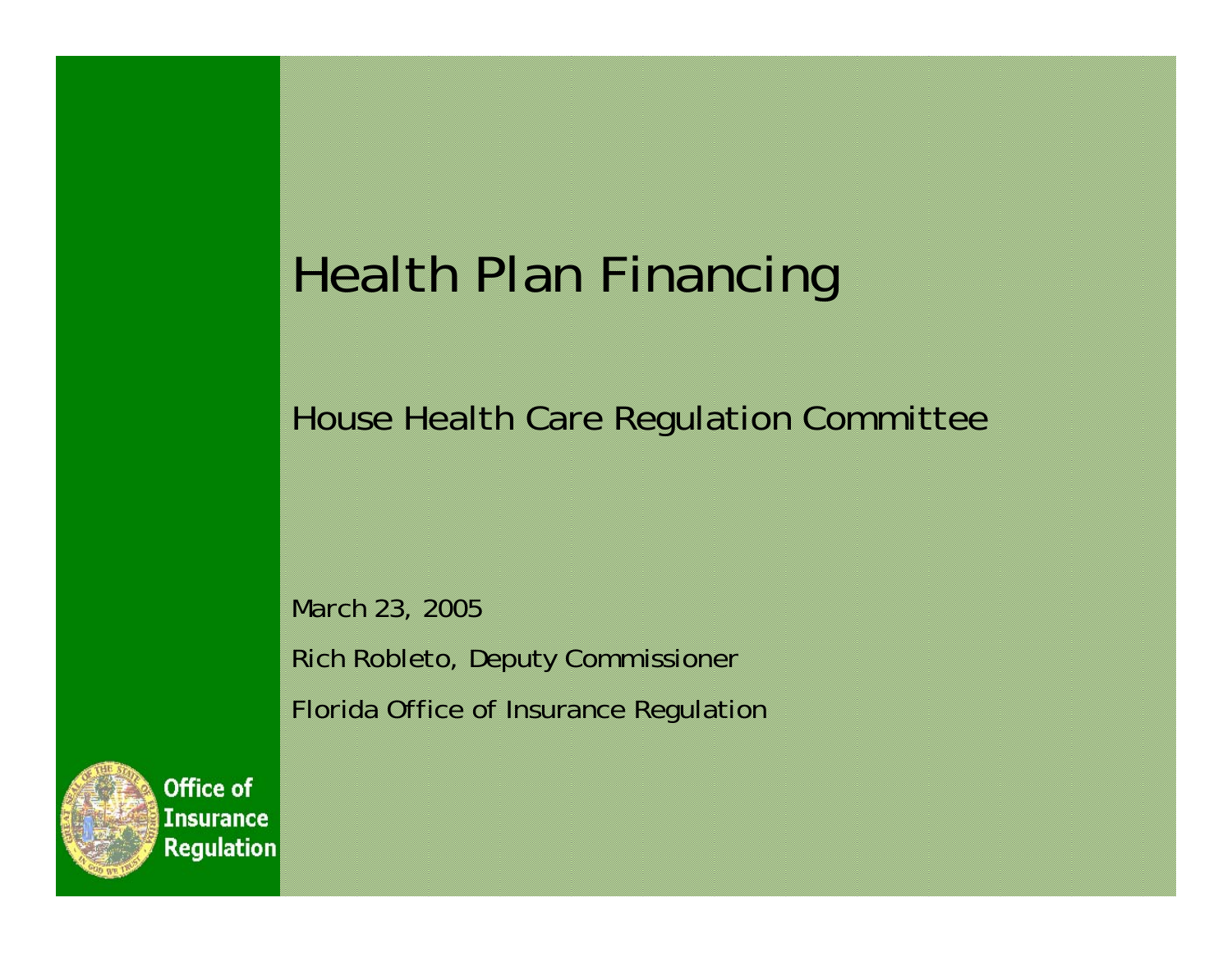### **Health Plan Financing**

- Fully Insured Plans
	- Manual Rating Plans
	- **Prospective Experience Rating Plans**
- Partially Insured (Hybrid) Plans
	- **Retrospective Experience Rating Plans**
	- Minimum Premium Plans
- Self-Insured Plans
	- Administrative Service Only (ASO) Plans
	- **Self Administered Plans**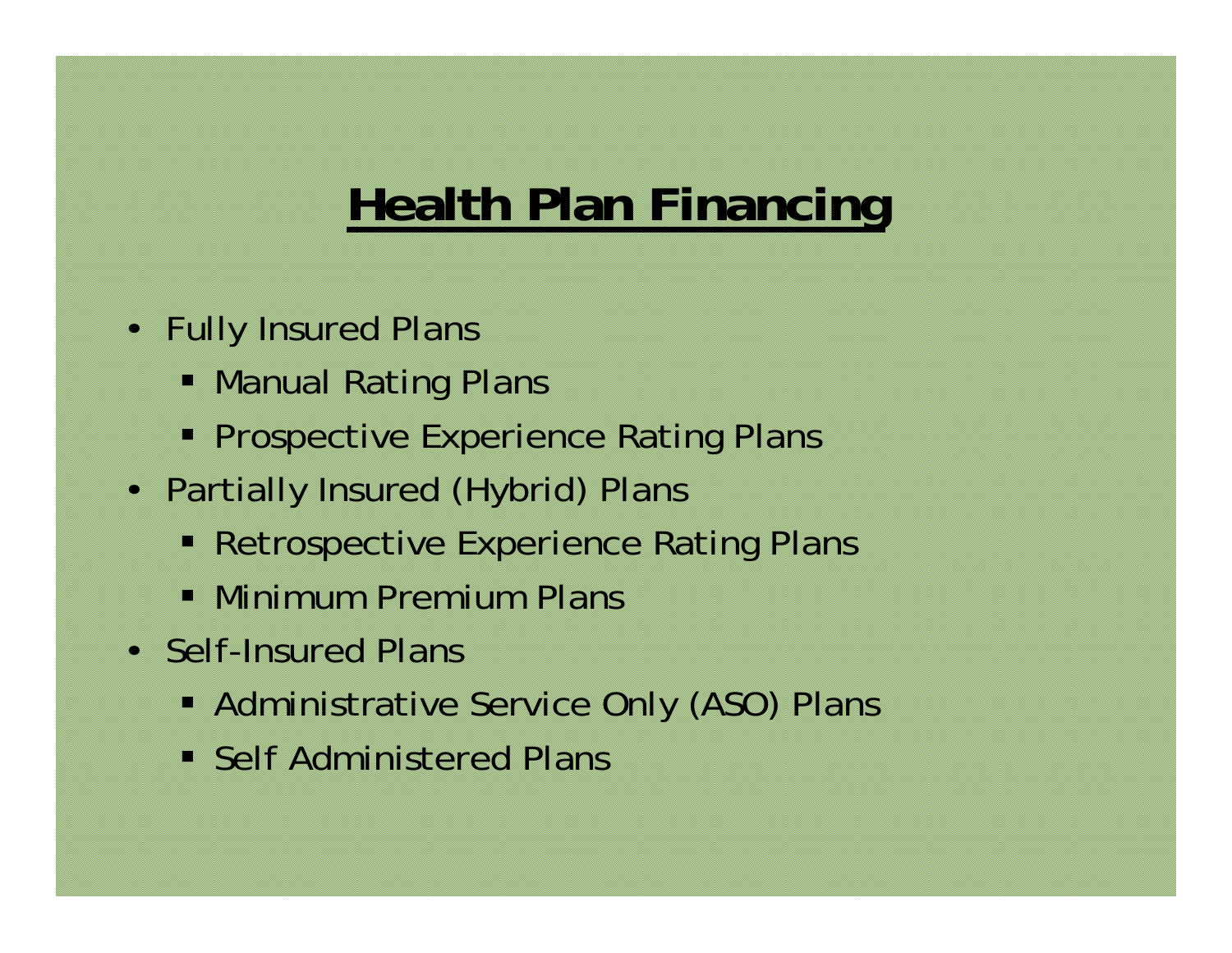# **Health Plan Financing**

•Cost of plan varies inversely with risks assumed

|                                    | Cost                                    | VS. | <b>Risk</b>                                      |
|------------------------------------|-----------------------------------------|-----|--------------------------------------------------|
| <b>Fully Insured</b>               | Fixed/guaranteed<br>premium             |     | No risk of adverse<br>experience                 |
| <b>Partially</b><br><b>Insured</b> | Predictable costs but not<br>quaranteed |     | Plan shares in risk of<br>adverse experience     |
| Self-Insured                       | Pay as you go                           |     | Plan fully responsible for<br>adverse experience |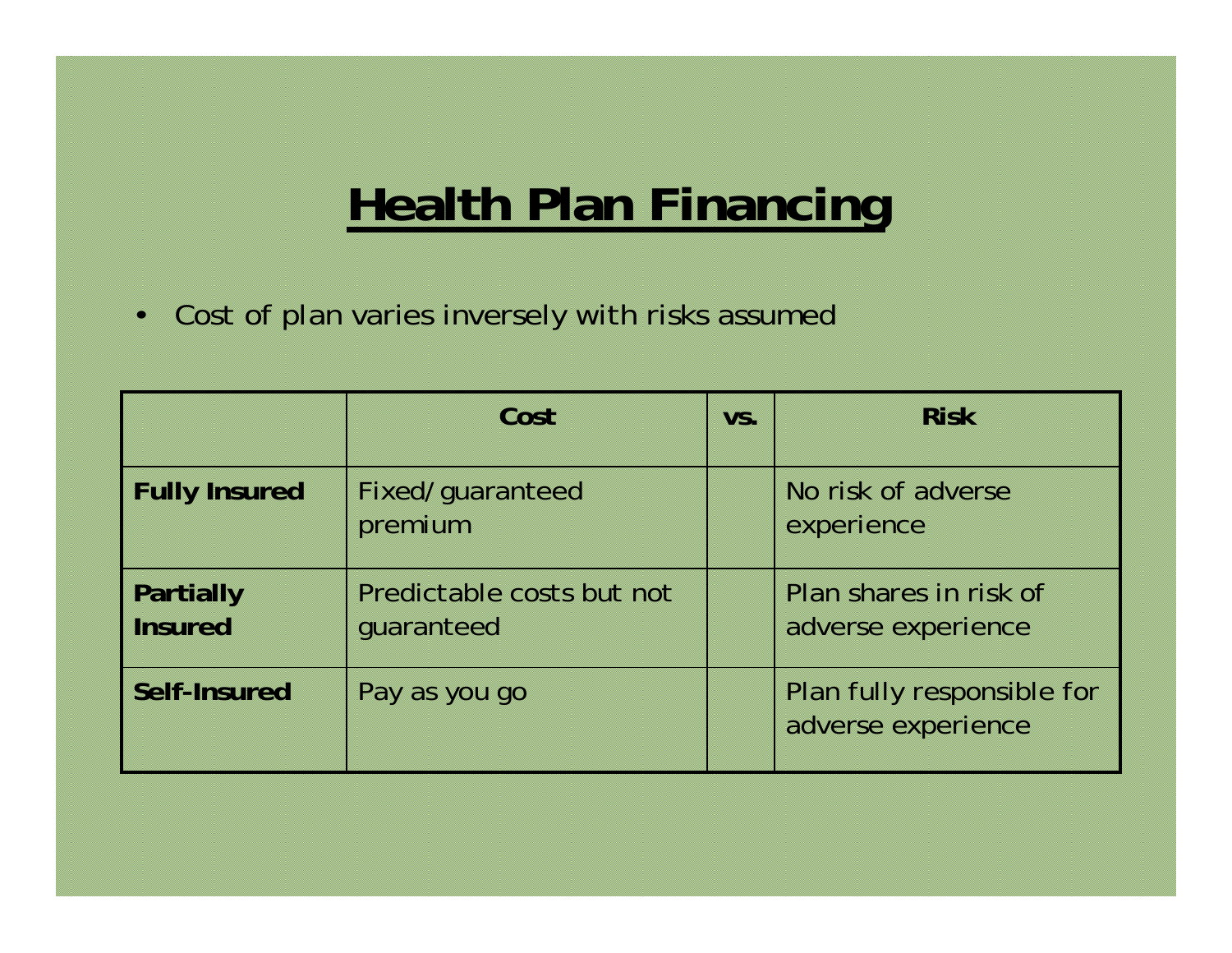# **Fully Insured Plans**

| <b>Manual Rating Plans</b>                                                                 | <b>Prospective Experience Rating</b><br>Plans |  |  |  |  |
|--------------------------------------------------------------------------------------------|-----------------------------------------------|--|--|--|--|
| A rate manual developed by an                                                              | Cost is established based at least            |  |  |  |  |
| insurance company determines the                                                           | partially on the past experience of           |  |  |  |  |
| cost for a given plan.                                                                     | the plan.                                     |  |  |  |  |
| The cost is level and quaranteed over the contract term, usually for a<br>one-year period. |                                               |  |  |  |  |
| Renewal cost is based on the                                                               | Renewal cost is based on the                  |  |  |  |  |
| manual at the time of renewal.                                                             | experience of the plan.                       |  |  |  |  |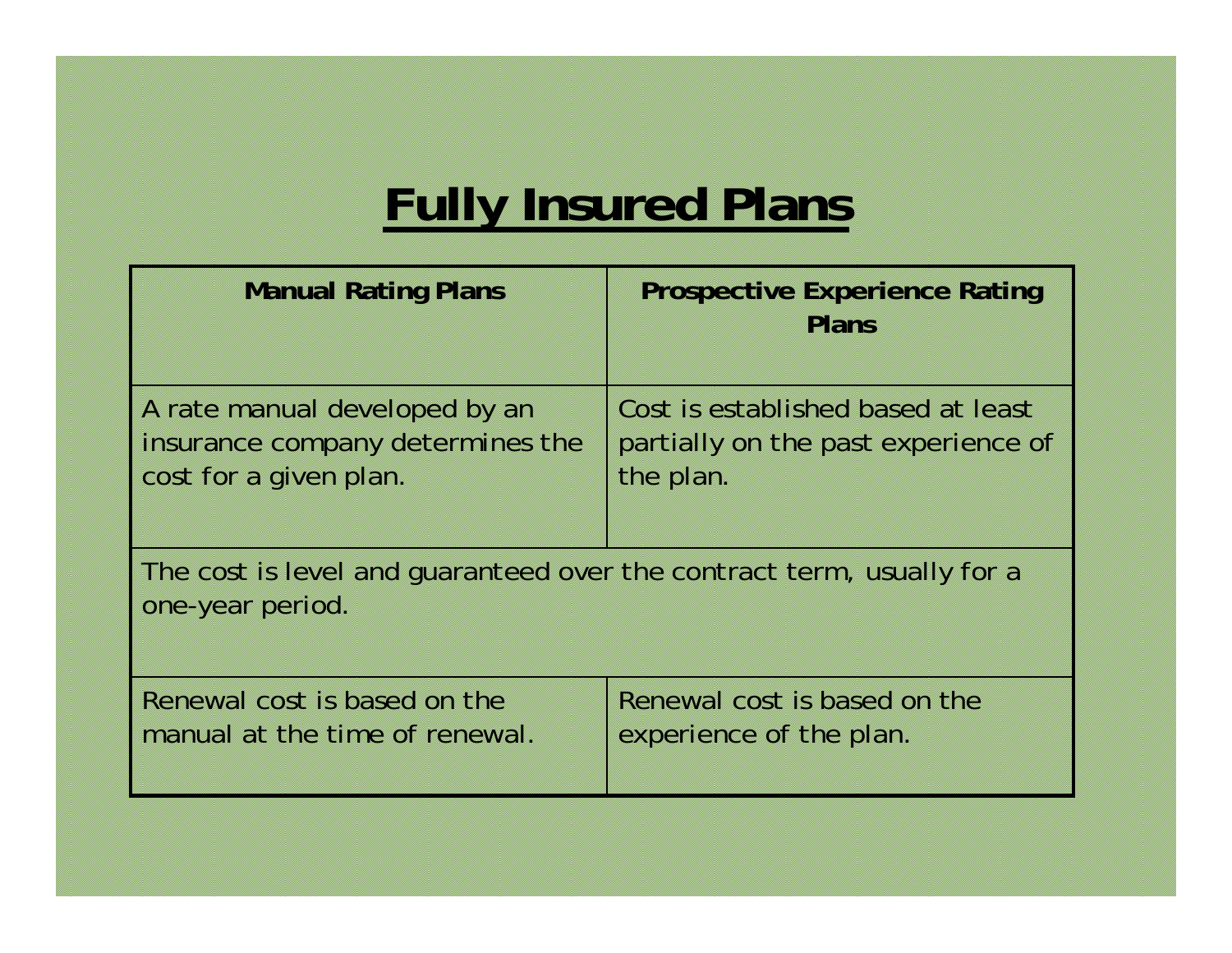## **Partially Insured (Hybrid) Plans**

| <b>Retrospective Experience Rating</b><br><b>Plans</b> | <b>Minimum Premium Plans</b>         |
|--------------------------------------------------------|--------------------------------------|
| Cost is established based, at least                    | Cost is established based, at least  |
| partially, on the past experience of                   | partially, on the past experience of |
| the plan plus some margin.                             | the plan minus some margin.          |
| The plan shares in any underwriting                    | The plan is liable for additional    |
| gains (and may share losses).                          | premium in event of losses.          |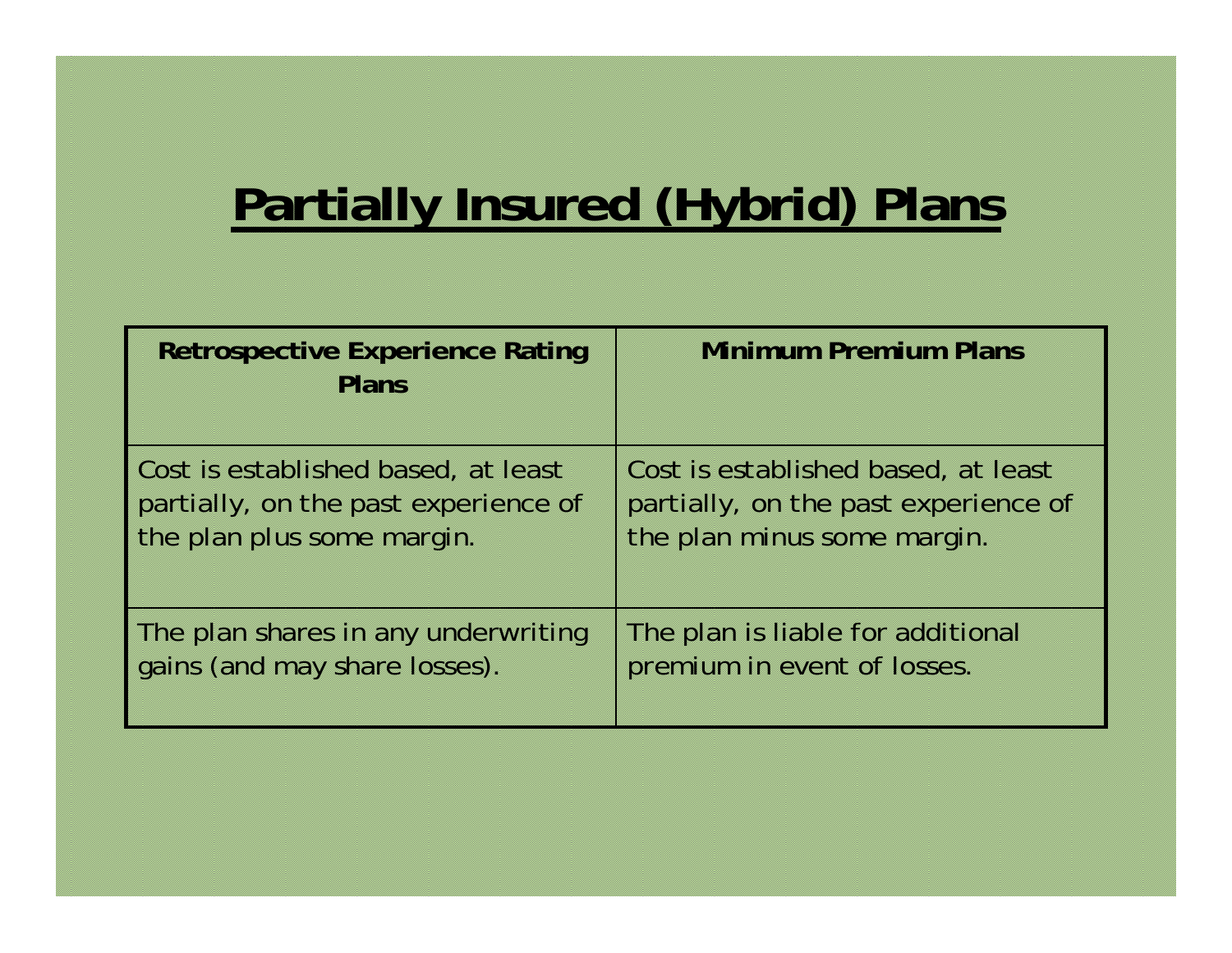# **Partially Insured (Hybrid) Plans Risk Control Mechanisms**

- Specific Stop Loss
	- **Protects the plan from excessive benefit payments** on an individual basis.
- Aggregate Stop Loss
	- **Protects the plan from excessive benefit payments** on an aggregate basis.
	- **Puts an upper limit on the total claim payments** made in a year.
- Catastrophic Claim Pooling
- Rate Stabilization Fund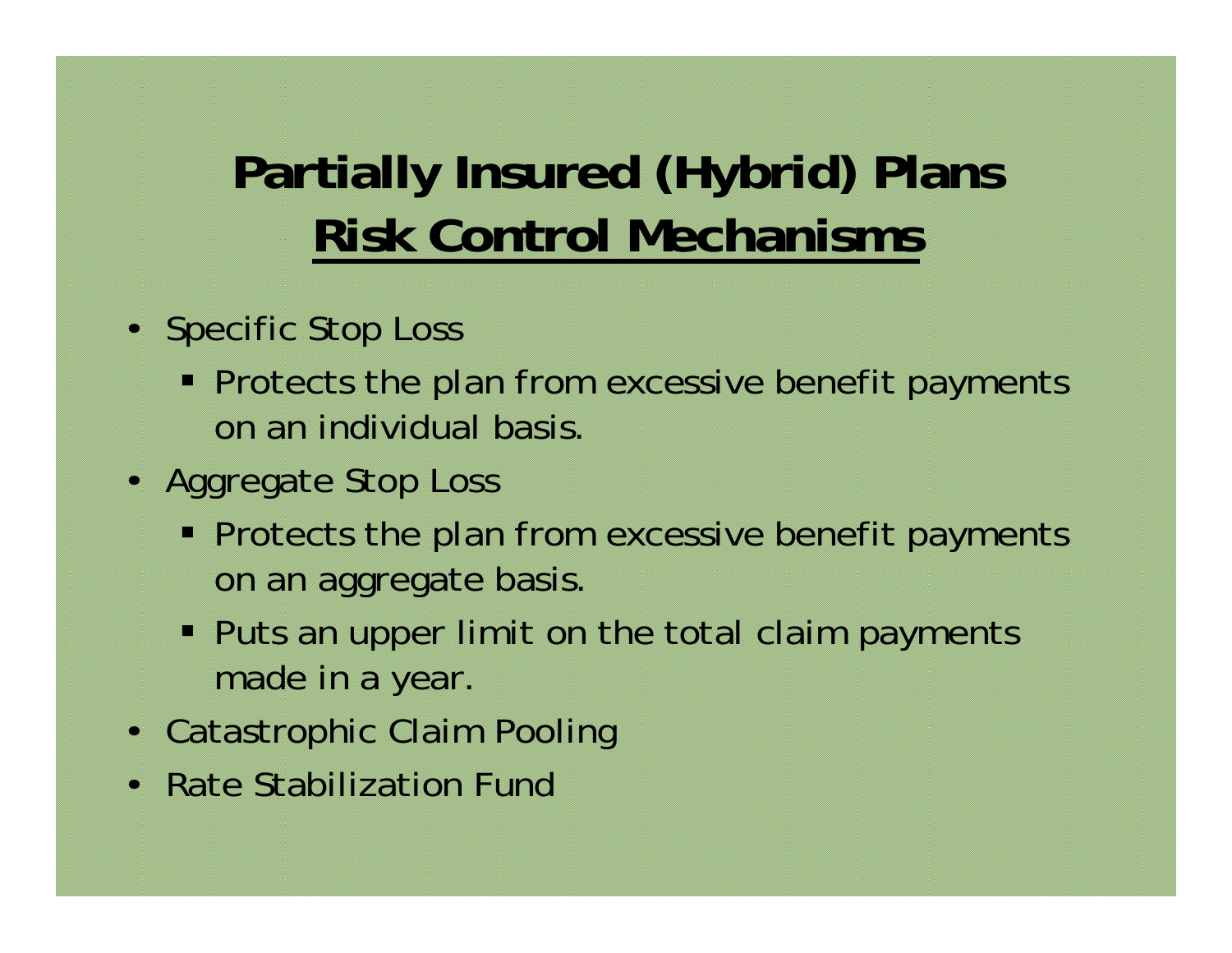### **Self-Insured Plans**

| ASO (Administrative Service Only) Plans                                                                                                                                                                                          | <b>Self Administered Plans</b>                                |
|----------------------------------------------------------------------------------------------------------------------------------------------------------------------------------------------------------------------------------|---------------------------------------------------------------|
| The plan enters into an agreement with a third party<br>administrator.                                                                                                                                                           | The plan provides its own<br>benefits.                        |
| There is no transfer of risk - service is pure administration.                                                                                                                                                                   | The risk is fully borne by<br>the plan.                       |
| The cost of coverage for the service is usually level (or a level<br>percent of the cost for coverage). This cost may or may not<br>be quaranteed.                                                                               |                                                               |
| The plan establishes a separate account in which it deposits<br>funds to specifically cover benefits. Payments into this<br>account necessary to cover incurred losses can fluctuate<br>depending on the experience of the plan. | The plan pays for the<br>benefits as the cost is<br>incurred. |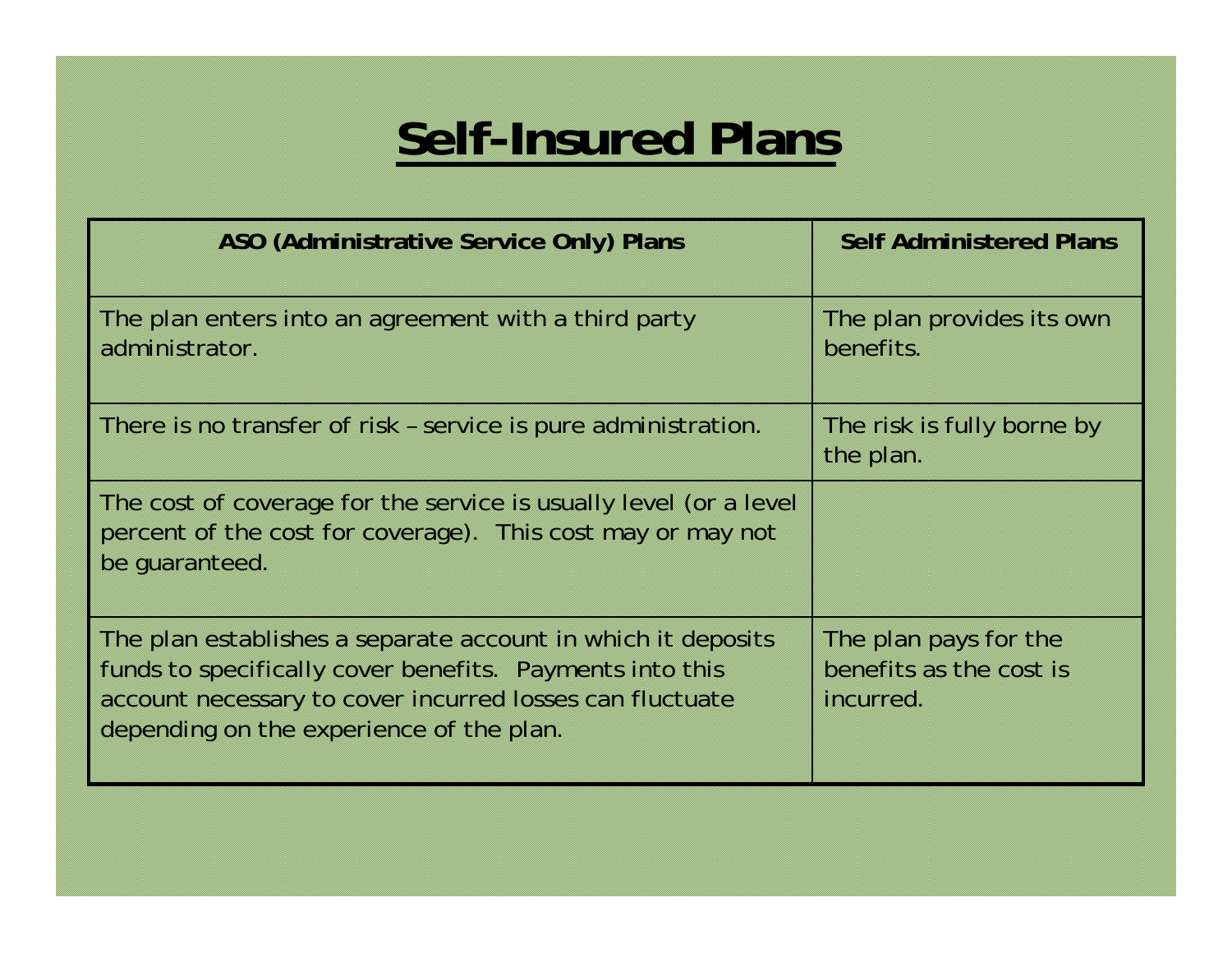# **Self-Insured PlansRisk Control Mechanisms**

- Specific Stop Loss
	- **Protects the plan from excessive benefit payments** on an individual basis.
- Aggregate Stop Loss
	- **Protects the plan from excessive benefit payments** on an aggregate basis.
	- **Puts an upper limit on the total claim payments** made in a year.
- Catastrophic Claim Pooling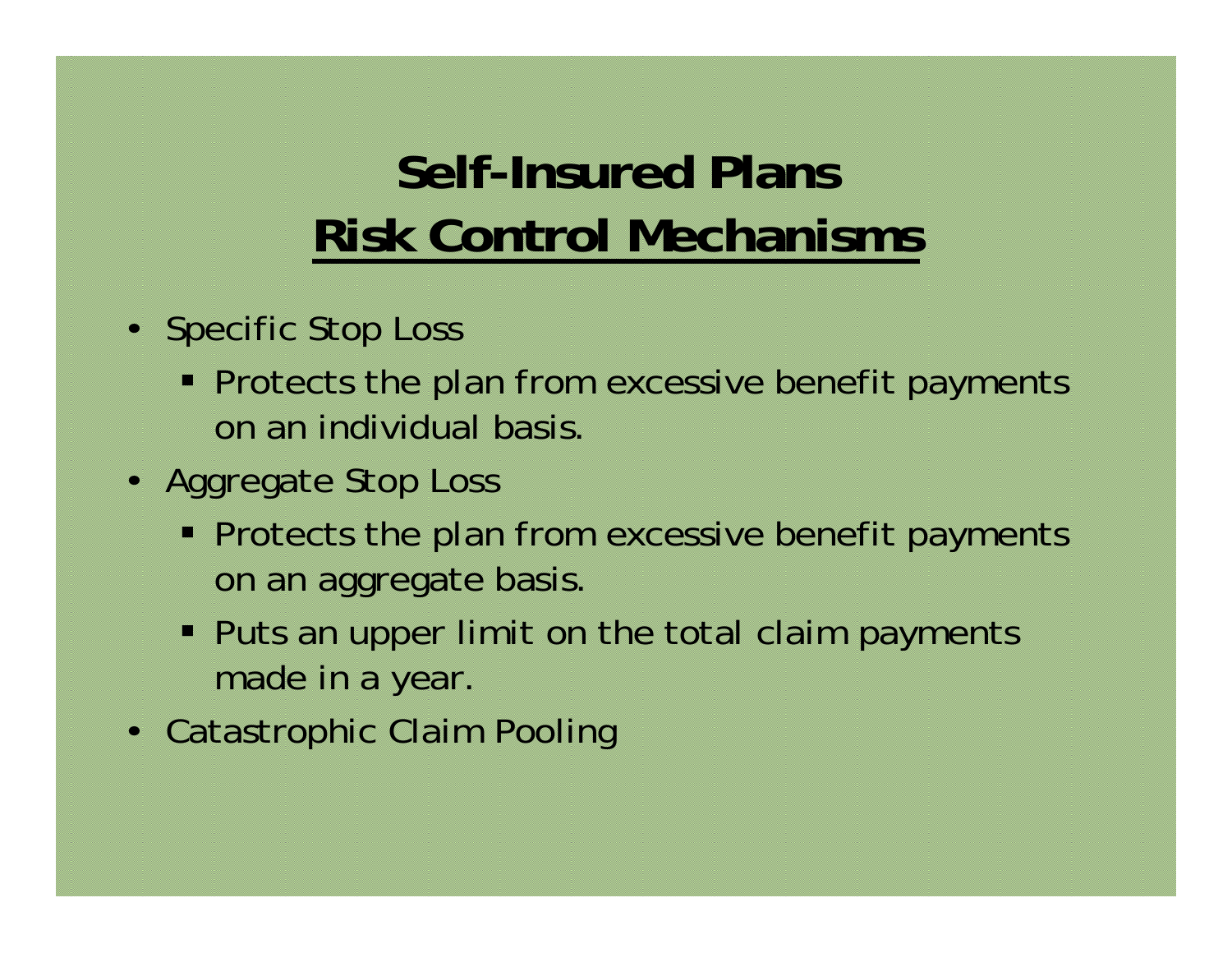# **Summary**

•Cost of plan varies inversely with risks assumed

|                             | Cost                                       | VS. | <b>Risk</b>                                      |
|-----------------------------|--------------------------------------------|-----|--------------------------------------------------|
| <b>Fully Insured</b>        | Fixed/guaranteed<br>premium                |     | No risk of adverse<br>experience                 |
| Partially<br><b>Insured</b> | Predictable premiums but<br>not guaranteed |     | Plan shares in risk of<br>adverse experience     |
| Self-Insured                | Pay as you go                              |     | Plan fully responsible for<br>adverse experience |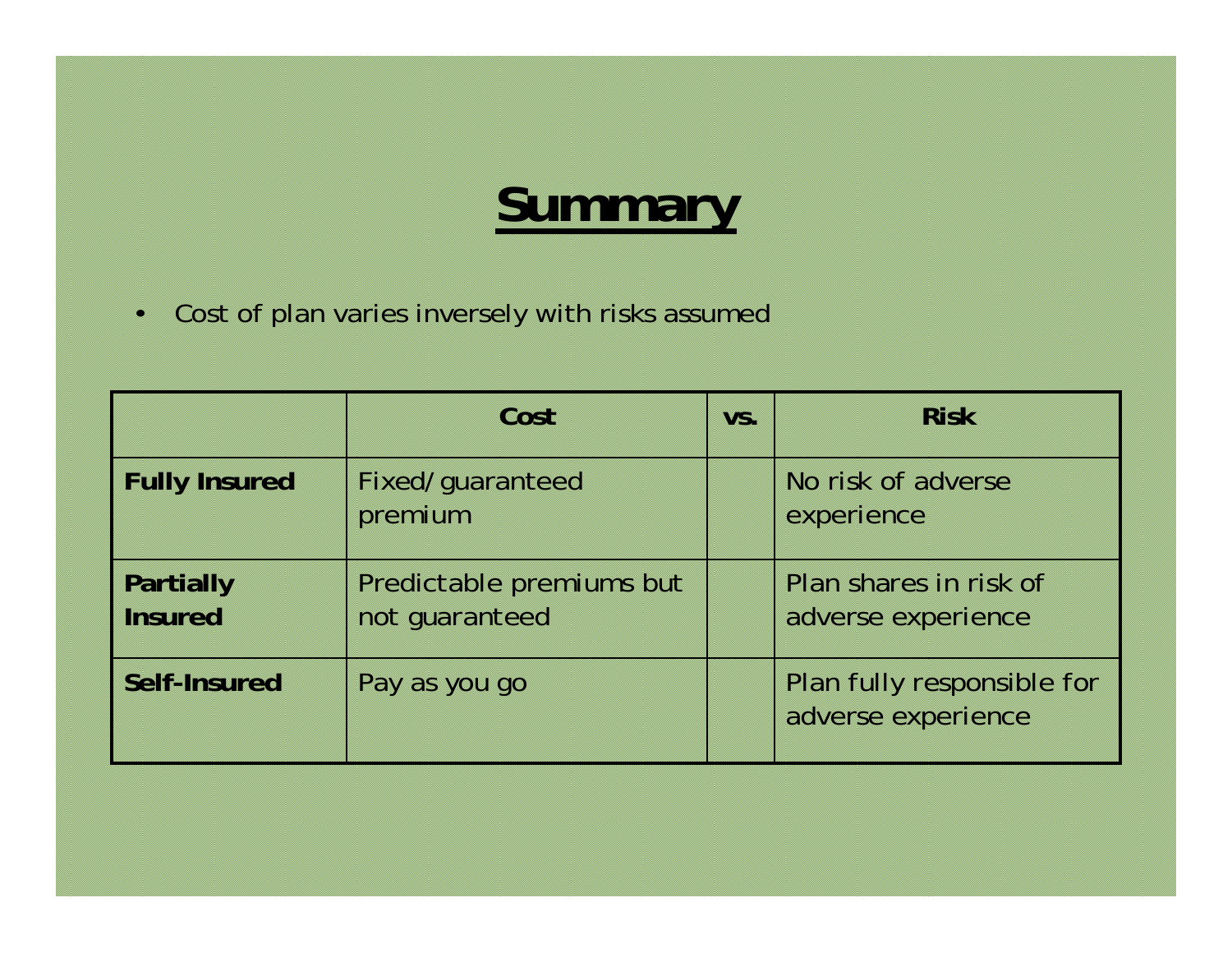#### **Managed Care Concerns**

- $641.19(11)$ , F.S.
	- HMO contracts must be pre-paid
- 641.2017, F.S.
	- HMOs may offer administrative services and stop-loss